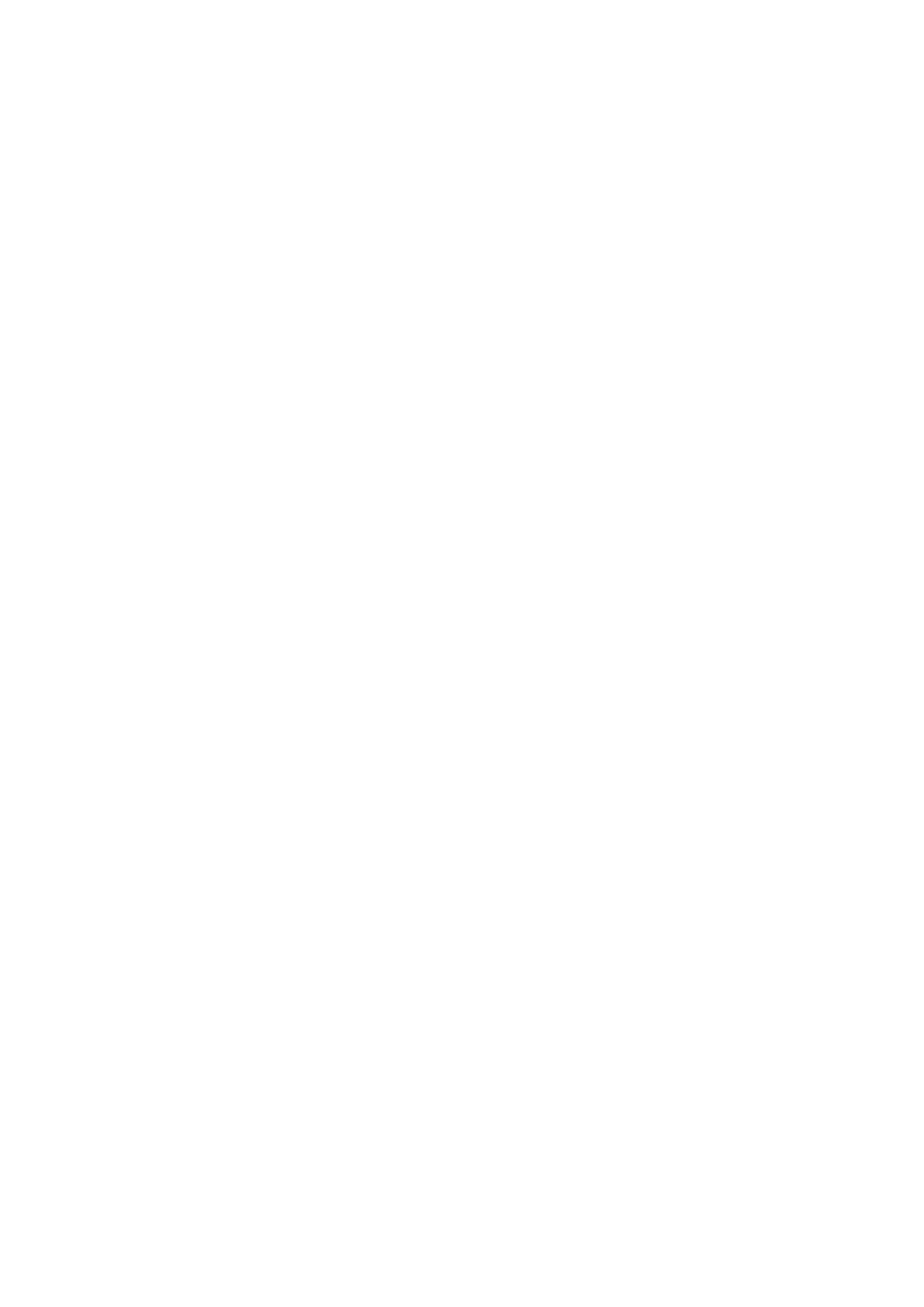## **EXTREME SANDBLAST HELMET PANORAMA**



| PART.NR.                                                                                                                                                                                                                                                                           | <b>MODEL</b> | <b>DESCRIPTION</b>                                                                                                                                                                                                                                                                                                                                                                                                                                                                                                                                                                                                                                                                                                                                                 |
|------------------------------------------------------------------------------------------------------------------------------------------------------------------------------------------------------------------------------------------------------------------------------------|--------------|--------------------------------------------------------------------------------------------------------------------------------------------------------------------------------------------------------------------------------------------------------------------------------------------------------------------------------------------------------------------------------------------------------------------------------------------------------------------------------------------------------------------------------------------------------------------------------------------------------------------------------------------------------------------------------------------------------------------------------------------------------------------|
| 40010                                                                                                                                                                                                                                                                              | PANORAMA I   | PANORAMA AIR SUPPLIED HELMET, COMPLETE<br>Wide view, polycarbonate window (300 x 120 mm).<br>Standard supplied with sound silencer, heavy duty waist<br>length plastic cape. CE-approved<br>Weight on head: 1500 g                                                                                                                                                                                                                                                                                                                                                                                                                                                                                                                                                 |
| 01) 40020<br>02) 40030<br>03) 40060<br>04) 40050<br>05) 40040<br>06) 40070<br>07) 40080<br>08) 40280<br>09) 40110<br>10) 40120<br>40121<br>11) 40540<br>40541<br>12) 40150<br>13) 40130<br>14) 40140<br>15) 40180<br>16) 40190<br>17) 40191<br>18) 40196<br>19) 40553<br>20) 40198 |              | <b>Spare parts for PANORAMA HELMET:</b><br>Wire mesh screen, 345 x 125 mm<br>Disposable acetate window, 343 x 130<br>Window frame assembly type Panorama<br>Polycarbonate window, 300 x 120 x 1 mm<br>Rubber window gasket type Panorama<br>Rubber helmet cover type Panorama<br>Baffle plate with filter mat and air flow indicator<br>Adjustable headband with brow pad<br>Neck bib<br>Cape type Panorama (plastic - green)<br>Cape type Panorama (leather)<br>Blouse type Panorama (cotton)<br>Blouse type Panorama (leather)<br>Waist belt type A<br>Adaptor<br>Corrugated hose 16 mm bore<br>Silencer type P<br>Airflow regulator<br>Nipple CEJN with 1/4" inner thread<br>Coupling, regulator and silencer<br>Cotton comfort hood<br>Self-adhesive sweatband |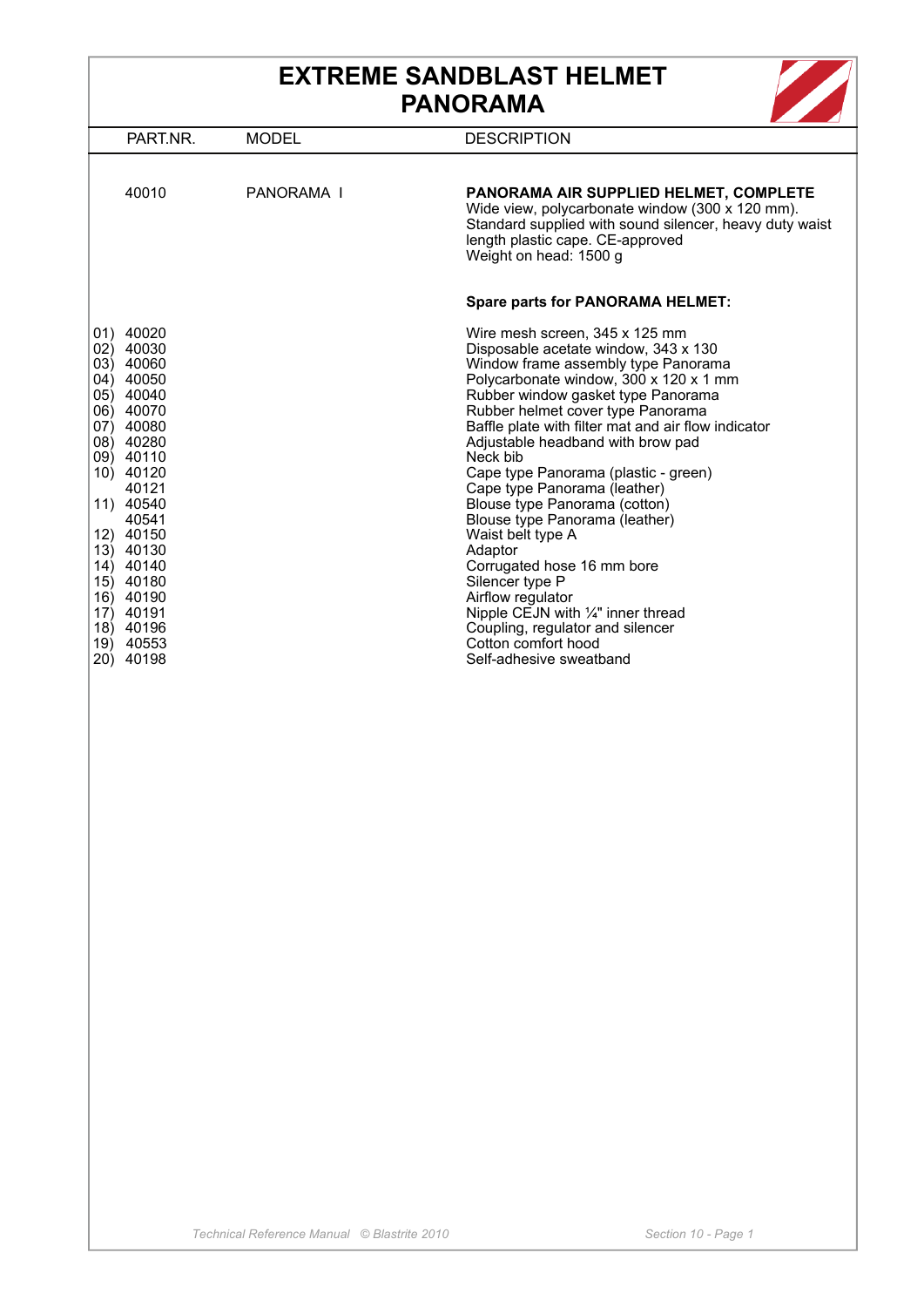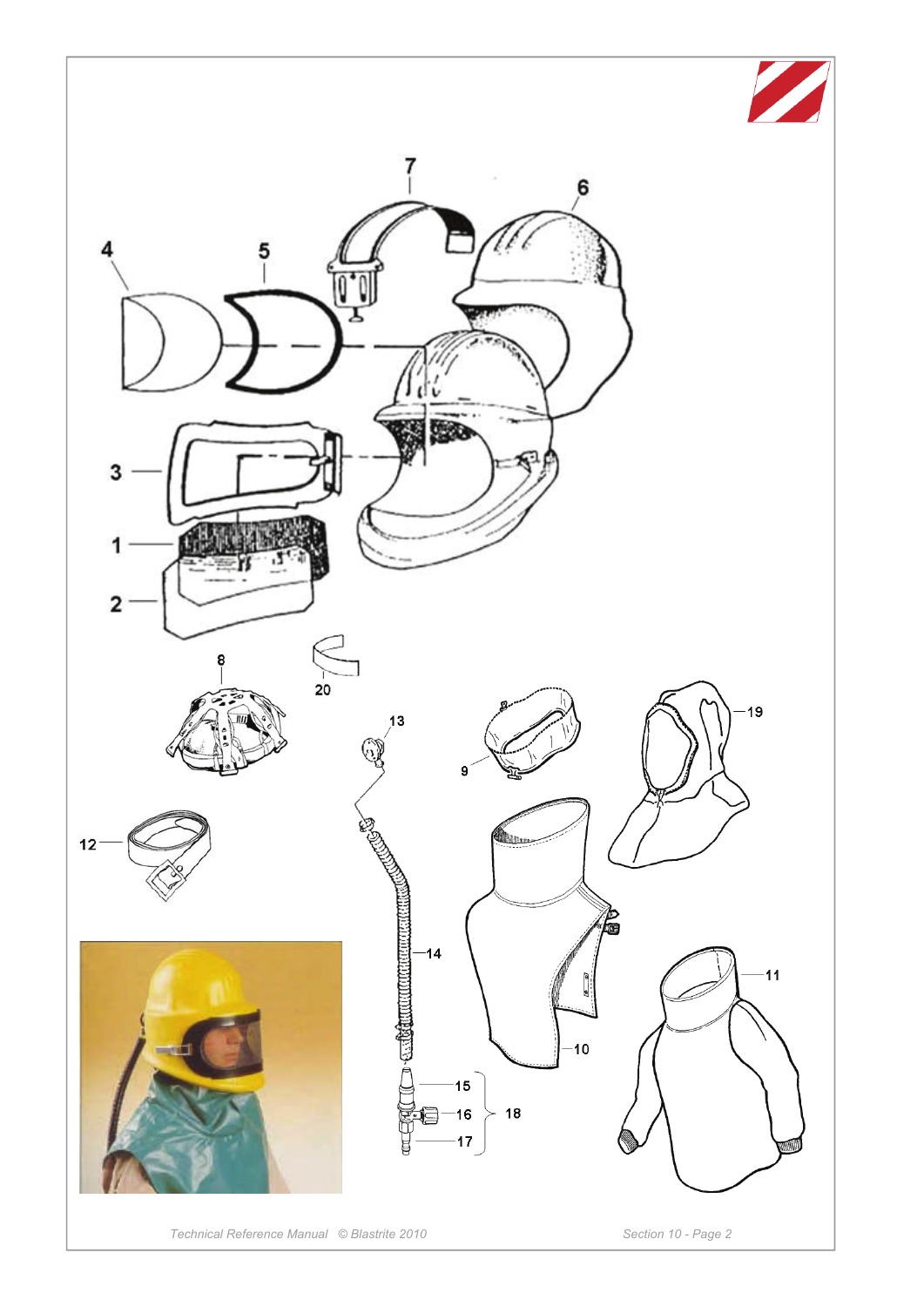## **SANDBLAST HELMET ASTRO**



|                                                     | PART.NR.                                                                                                                                                                                      | <b>MODEL</b>                                                                                               | <b>DESCRIPTION</b>                                                                                                                                                                                                                                                                             |
|-----------------------------------------------------|-----------------------------------------------------------------------------------------------------------------------------------------------------------------------------------------------|------------------------------------------------------------------------------------------------------------|------------------------------------------------------------------------------------------------------------------------------------------------------------------------------------------------------------------------------------------------------------------------------------------------|
|                                                     | 02-800CE                                                                                                                                                                                      | <b>ASTRO-I</b>                                                                                             | AIR SUPPLIED BLAST HELMET, COMPLETE<br>With Nylon Cape, Breathing Tube, Flow Control Valve                                                                                                                                                                                                     |
|                                                     | 02-800                                                                                                                                                                                        | <b>ASTRO-II</b>                                                                                            | Assembly and Low Flow Indicator.<br>AIR SUPPLIED BLAST HELMET, COMPLETE<br>With Nylon Cape, Breathing Tube and Flow Control                                                                                                                                                                    |
|                                                     |                                                                                                                                                                                               |                                                                                                            | Valve Assembly                                                                                                                                                                                                                                                                                 |
|                                                     | Spare parts for ASTRO HELMET:                                                                                                                                                                 |                                                                                                            |                                                                                                                                                                                                                                                                                                |
| (14)                                                | 01) 46003<br>02) 46004<br>03) 46005<br>04) 46006<br>05) 46007<br>06) 46008<br>07) 46009<br>08) 46010<br>09) 46011<br>10) 46012<br>11) 46014<br>12) 46015<br>13) 46016<br>46017<br>15) NV 2030 | 02-804<br>02-805<br>02-806<br>02-807<br>02-808<br>02-809<br>02-810<br>02-811<br>02-812<br>02-813<br>NV2021 | Visor<br>Visor strap<br>Cleat<br>Gasket seal<br>Suspension clip (set of 4)<br><b>Head harness</b><br>Inner lens (set of 10)<br>Outer lens (set of 50)<br>Cape coverband<br>Cape - nylon<br>Breathing tube<br>Air inlet assembly<br>Flow control valve<br>Belt and buckle<br>Low Flow indicator |
| 15<br><b>FOOT AND</b><br>8<br>7<br>4<br>6<br>5<br>9 |                                                                                                                                                                                               |                                                                                                            | 12<br>11<br>13                                                                                                                                                                                                                                                                                 |
|                                                     |                                                                                                                                                                                               | $10 -$<br>Technical Reference Manual © Blastrite 2010                                                      | 14<br>窩<br>Section 10 - Page 3                                                                                                                                                                                                                                                                 |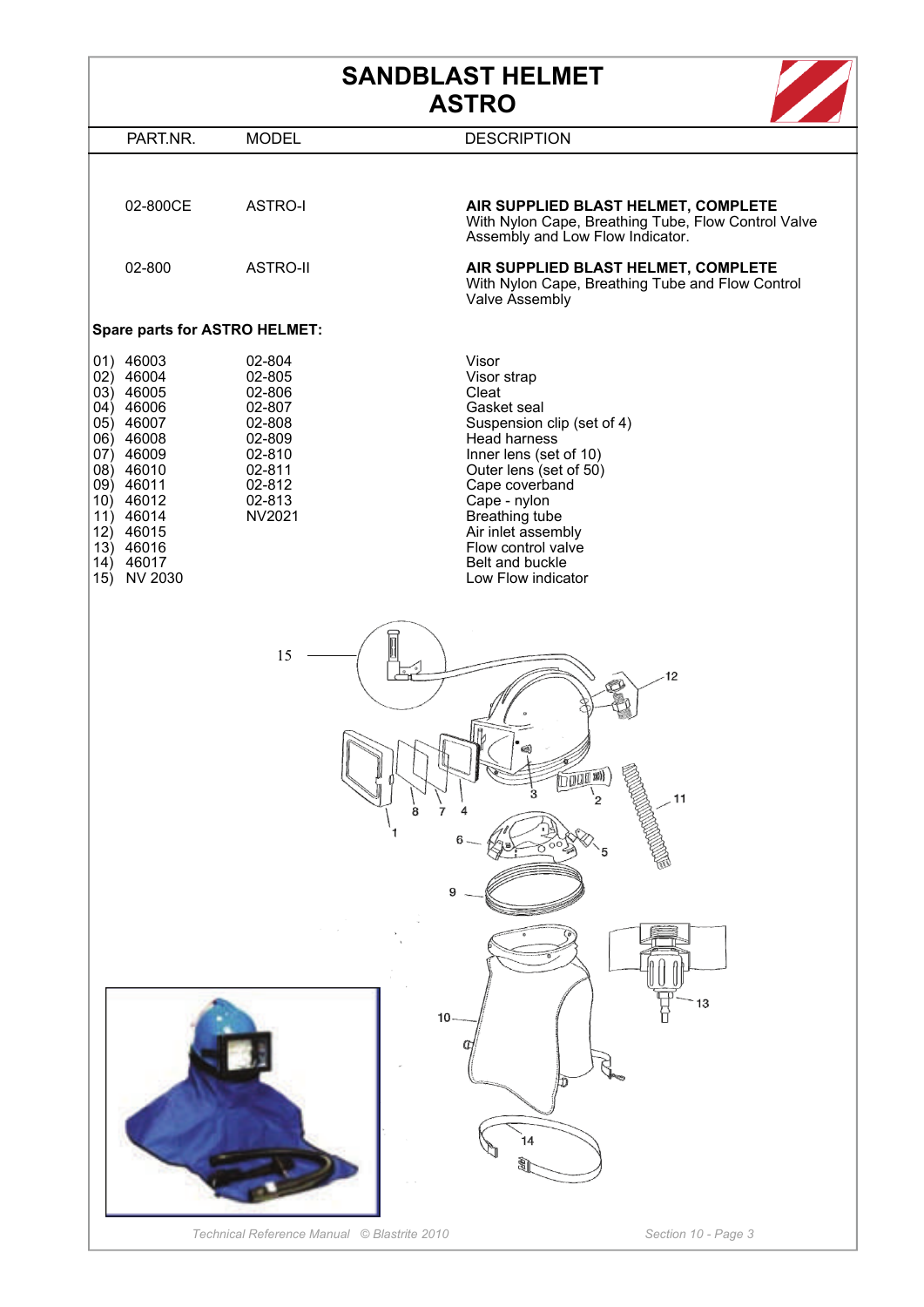

*Technical Reference Manual © Blastrite 2010 Section 10 - Page 4*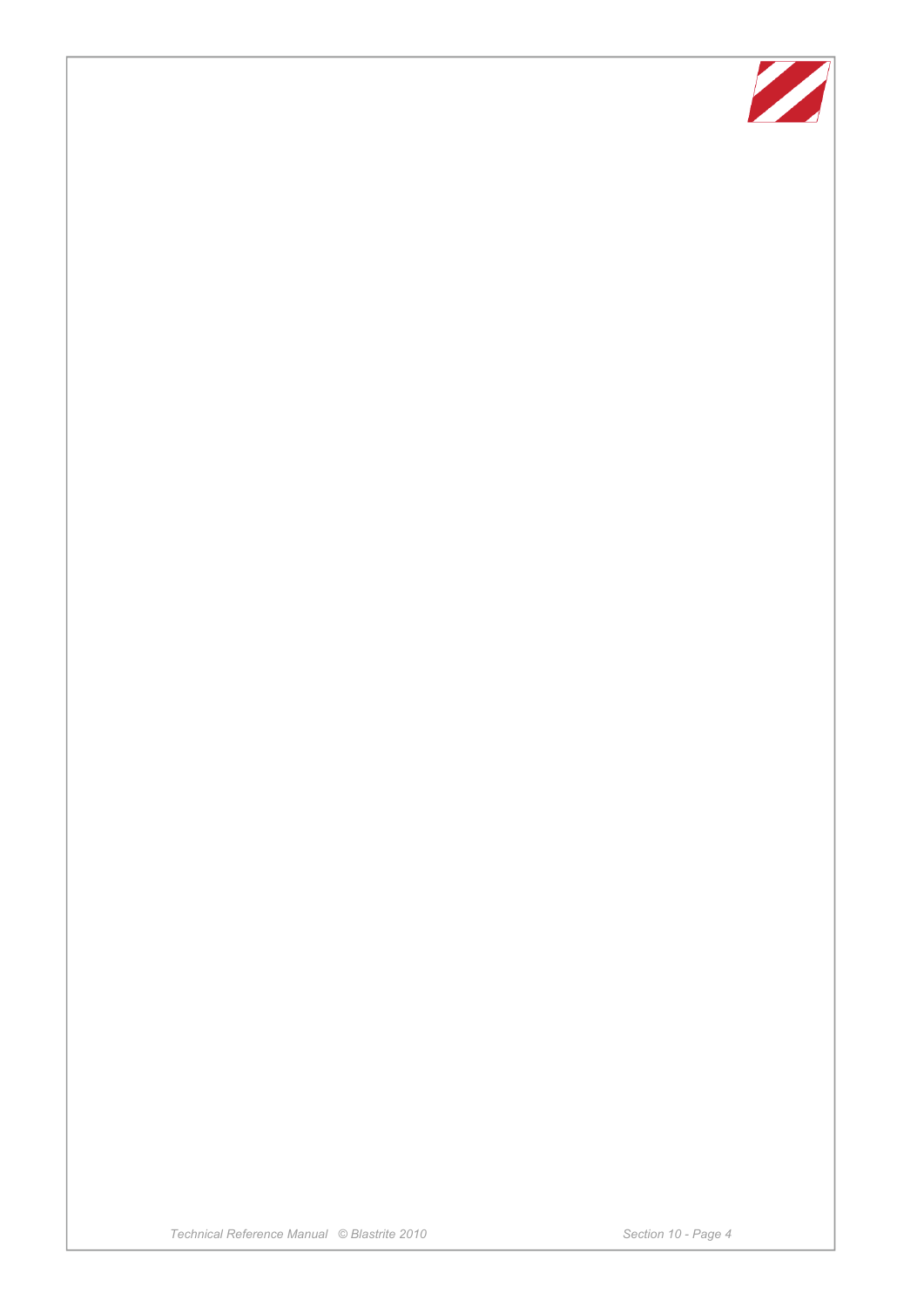## **AIRLINE-SERIES HELMET AIR FILTER WITH FILTER CARTRIDGE**



| PART.NR.                                      | <b>MODEL</b>     | <b>DESCRIPTION</b>                                                                                                                                                                                     |  |  |  |  |
|-----------------------------------------------|------------------|--------------------------------------------------------------------------------------------------------------------------------------------------------------------------------------------------------|--|--|--|--|
| 42500                                         | 41A              | <b>HELMET AIR FILTER, Bare</b><br>Single outlet filter excluding pressure regulator, relief valve<br>and all couplings.                                                                                |  |  |  |  |
| 42501                                         | 41P2             | HELMET AIR FILTER, For one or two users<br>Double outlet filter includes pressure regulator, relief valve<br>and all couplings.                                                                        |  |  |  |  |
| 42502                                         | 41P <sub>6</sub> | HELMET AIR FILTER, Bare, Max. six users<br>6-Outlet Manifold on standard 41A vessel. Includes pres-<br>sure regulator, relief valve, excluding all couplings.                                          |  |  |  |  |
| 42502.3                                       |                  | HELMET AIR FILTER, Complete for three users<br>Includes Helmet Air Filter Model 41P6 with 3 quick connect<br>couplings, pressure regulator, gauge, relief valve, 1" out-<br>side thread claw coupling. |  |  |  |  |
| 42502.4                                       |                  | <b>HELMET AIR FILTER, Complete for four users</b><br>Executed as 42502.3 with 4 quick connect couplings.                                                                                               |  |  |  |  |
| 42502.5                                       |                  | <b>HELMET AIR FILTER, Complete for five users</b><br>Executed as 42502.3 with 5 quick connect couplings.                                                                                               |  |  |  |  |
| 42502.6                                       |                  | <b>HELMET AIR FILTER, Complete for six users</b><br>Executed as 42502.3 with 6 quick connect couplings.                                                                                                |  |  |  |  |
| 42503                                         | 41P6 / WM        | HELMET AIR FILTER ON WALL MOUNT BRACKET,<br>Bare, Max. six users<br>Executed as 42502 Model 41P6 complete with galvanised<br>steel wall mount bracket (no legs).                                       |  |  |  |  |
| SPARE PARTS HELMET AIR FILTER, AIRLINE SERIES |                  |                                                                                                                                                                                                        |  |  |  |  |
| 01) 42504                                     | 41AF             | 41AF Filter Cartridge for all models                                                                                                                                                                   |  |  |  |  |
| 42505                                         | 41P6M            | 41P6M Manifold for 41P6, (not shown) includes:<br>regulator, adjustable between 0-100 PSI,<br>relief valve set at 125 PSI and pressure gauge.                                                          |  |  |  |  |
| 02) 42506                                     | 41P2R            | 41P2R Regulator for 41P2, includes:<br>regulator, pressure relief valve and pressure gauge                                                                                                             |  |  |  |  |
| 03) 42507                                     | 41RG             | 41RG Regulator gauge for 41P2 and 41P6 helmet air filters                                                                                                                                              |  |  |  |  |
| 04) 42508                                     | 41PRV            | 41PRV Pressure relief valve for 41P2 and 41P6 helmet air<br>filters                                                                                                                                    |  |  |  |  |
| 05) 40982                                     |                  | Nipple $\frac{3}{8}$ " x $\frac{3}{8}$ " to connect 41P2R to filter outlet                                                                                                                             |  |  |  |  |
| 06) 42510                                     | 41KB             | 41KB Regulator knob for 41 series air pressure<br>regulators                                                                                                                                           |  |  |  |  |
| 07) 21704                                     | <b>KAG-10</b>    | Quick Coupling 1", outside thread, male                                                                                                                                                                |  |  |  |  |
| 09) 21741                                     | CCC - 14/0       | Quick Connect Coupling, Male 1/4" thread                                                                                                                                                               |  |  |  |  |
| 10) 73123                                     |                  | Brass Elbow 1/4" FM                                                                                                                                                                                    |  |  |  |  |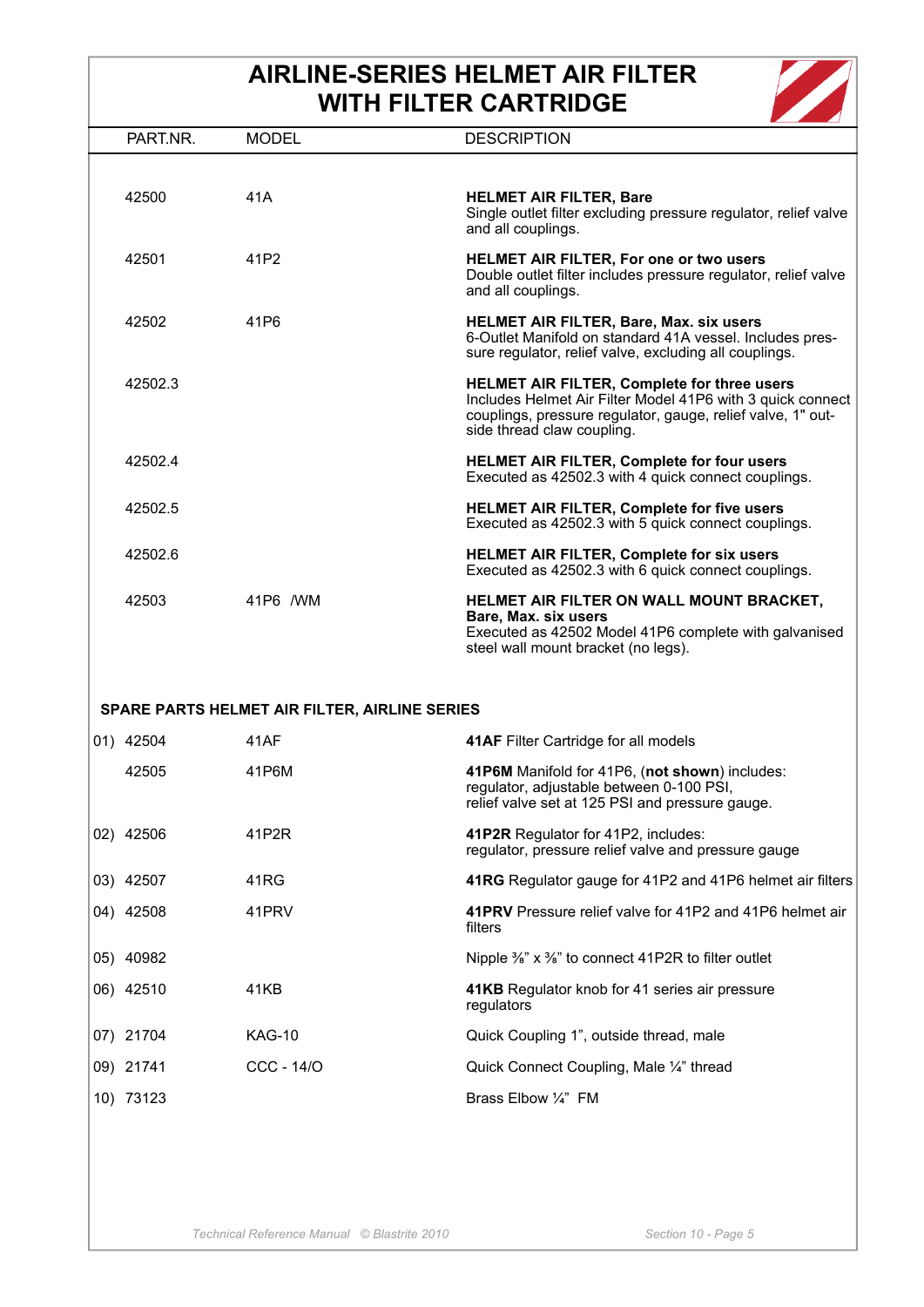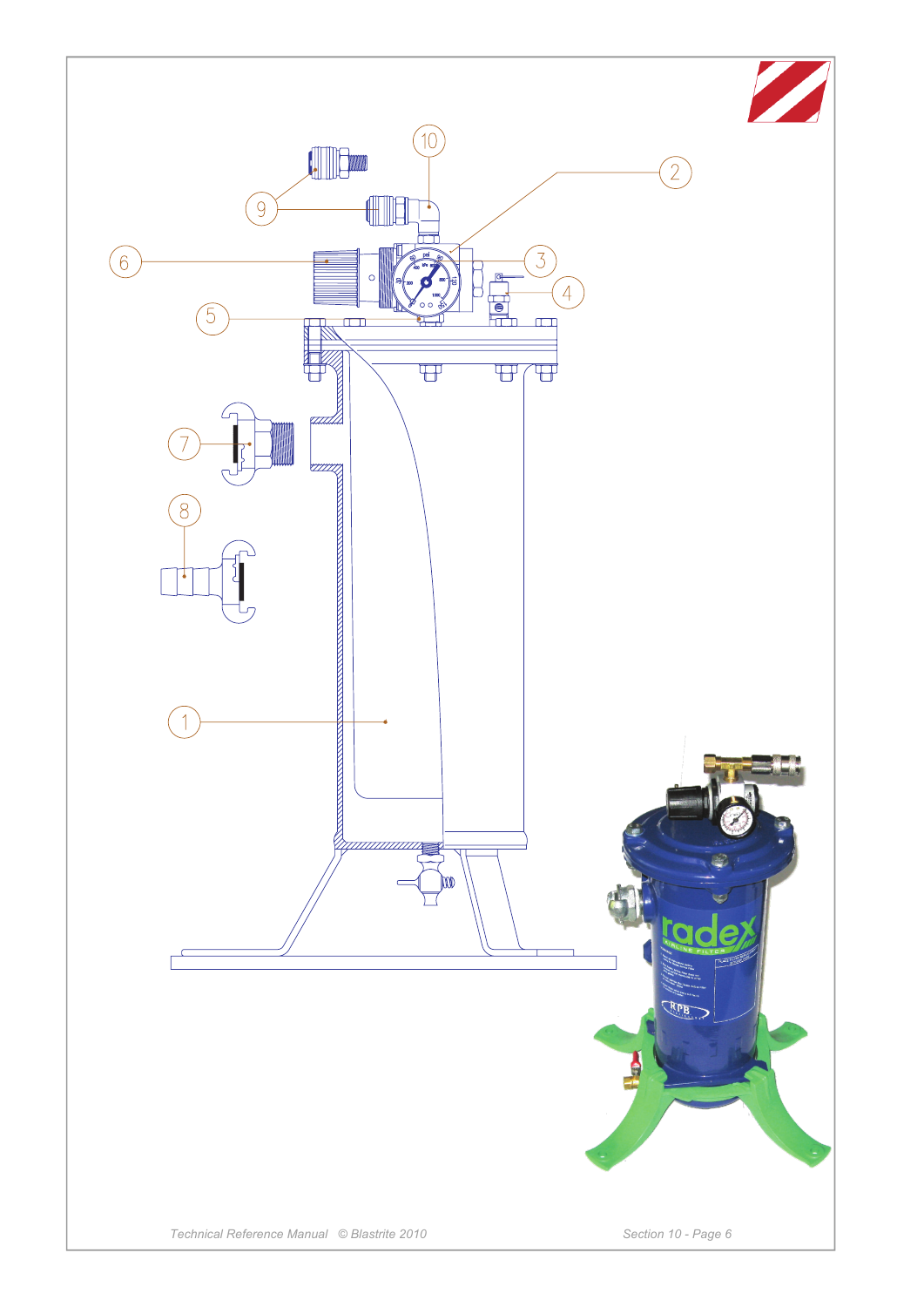